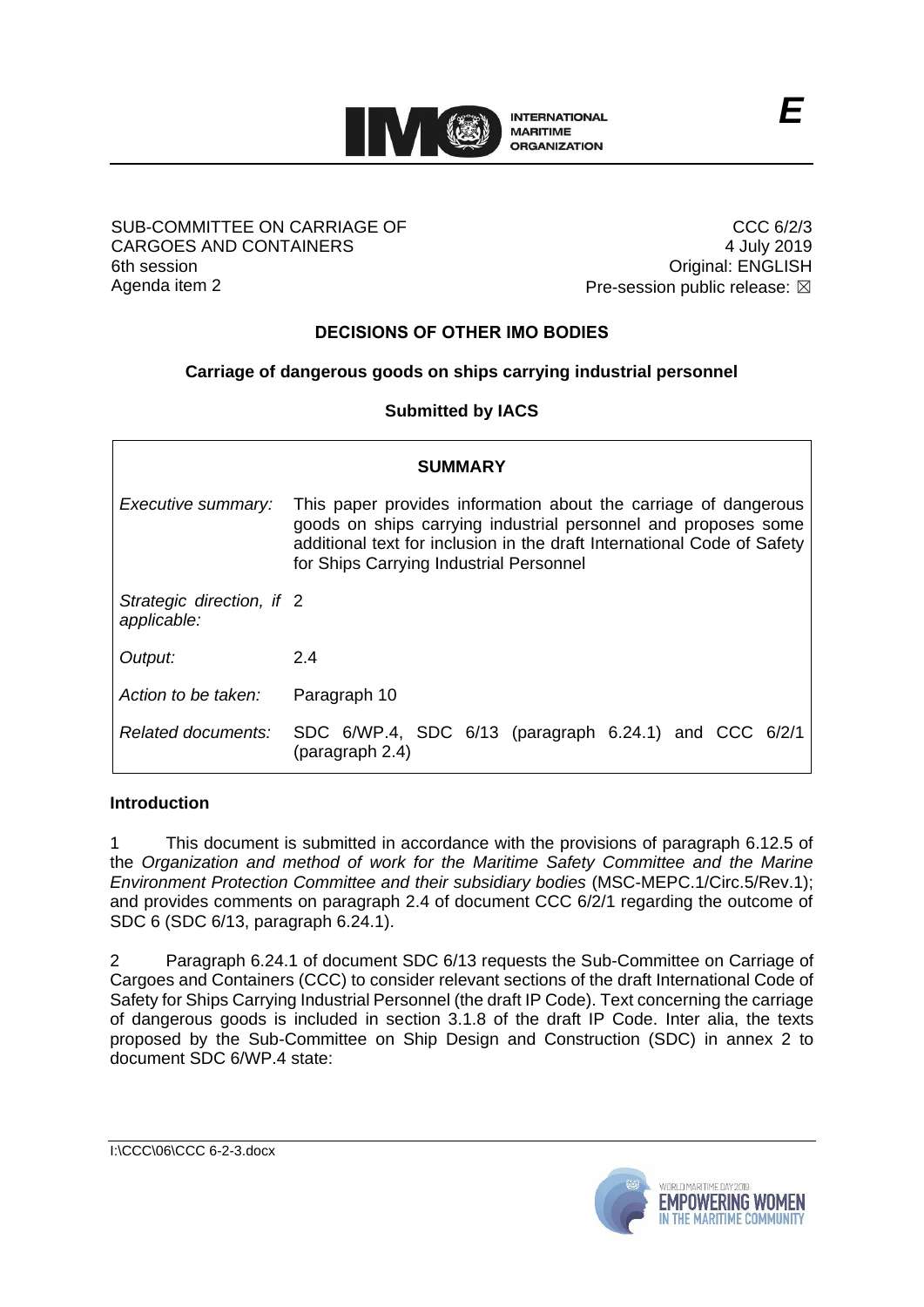## "**3.1.8.1 Carriage of dangerous goods in packaged form**

3.1.8.1.1 In order to meet the functional requirements in paragraph 2.1.8.2, the following apply:

- .1 for ships, other than high-speed craft, certified to carry more than 240 persons on board, SOLAS regulation II-2/19.3.6.2 for passenger ships carrying 36 passengers shall apply; and
- [.2 for the purpose of the requirements of IMDG Code, [X] industrial personnel shall be counted as one passenger.]

## **3.1.8.2 Carriage of dangerous goods in solid form in bulk**

3.1.8.2.1 In order to meet the functional requirements in paragraph 2.1.8.2, the following apply:

- .1 for ships, other than high-speed craft, certified to carry more than 240 persons on board, SOLAS regulation II-2/19.3.6.2 for passenger ships carrying 36 passengers shall apply; and
- [.2 for the purpose of the requirements of IMSBC Code, industrial personnel shall be considered as personnel in the context of training and personnel protection.]

(Note: i.e. chapter 3 – Safety of personnel and ship of the IMSBC Code)."

## **Discussion**

3 Having considered the draft texts provided in paragraph 2 above, IACS provides the following comments on the hazards associated with the carriage of dangerous goods on ships that carry industrial personnel; and the differences between these ships and Special Purpose Ships.

4 Dangerous goods can be carried either in packaged form, in which case carriage is covered by the IMDG Code; or in bulk, in which case carriage is covered by the IMSBC Code.

5 When dangerous goods are carried on Special Purpose Ships, the Code of Safety for Special Purpose Ships, 2008 (2008 SPS Code) assumes that they are carried in stores for use on board and it is required that a formal safety assessment is carried out i.e.:

"7.5 The issues of stowage, personal protection and emergency procedures when dangerous goods are in use, and the subsequent stowage of opened dangerous goods, should be addressed through a formal safety assessment. In addition to the IMDG Code, to carry out such a formal safety assessment, suppliers and safety data sheets for the dangerous goods should also be consulted."

6 However, for ships carrying industrial personnel, the situation is not so clear. Firstly, there may be a mixture of special and industrial personnel on board. Secondly, the dangerous goods may be carried as "stores " for use in the work which the special personnel are to carry out on board. The presence of industrial personnel on board, who may not be aware of the nature of the dangerous goods carried as "stores" for use by the special personnel, should be considered. Further, it is noted that the IMDG Code explicitly excludes ships stores from its requirements.